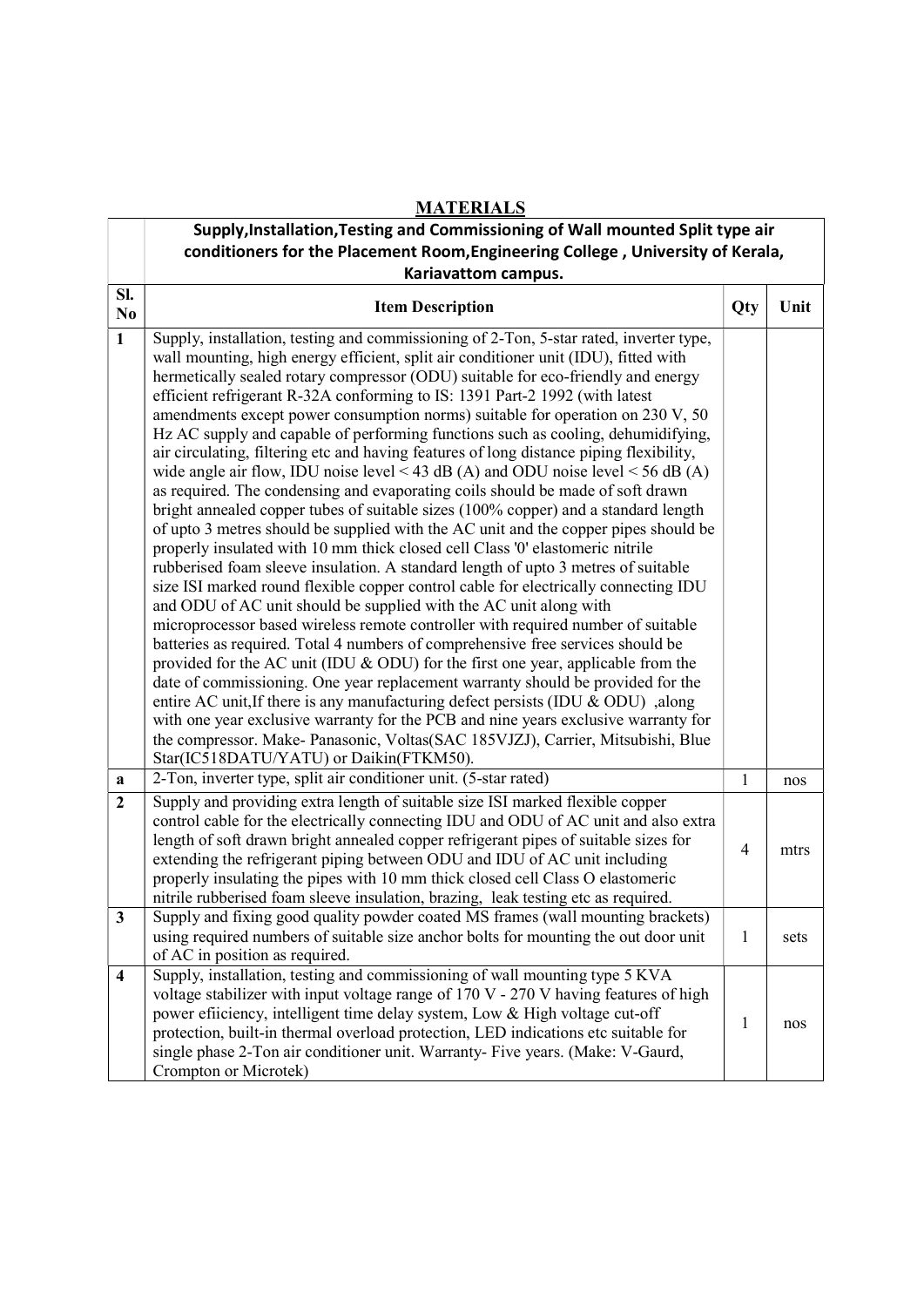| Finolex or Havells)               |                                                                                                                                                                                                                           |   |      |
|-----------------------------------|---------------------------------------------------------------------------------------------------------------------------------------------------------------------------------------------------------------------------|---|------|
| 3 core 4.00 sq. mm<br>$\mathbf a$ |                                                                                                                                                                                                                           | 3 | mtrs |
| 6                                 | Supply and fixing 25A 3 pin plug top with indicator (RoHS compliant) in the<br>existing front plates and giving necessary connections as required. (Make: Legrand-<br>Myrius, ABB-Classic plus, MK-Blenz or Siemens-Wega) | 1 | nos  |
|                                   |                                                                                                                                                                                                                           |   |      |

|              | Supply, Installation, Testing and Commissioning of Wall mounted Split type air                                                                                                                                                                                                                                                                                                                                                                                                                                                                                                                                                                                                                                                                                                                                                                                                                                                                                                                                                                                                                                                                                                                                                                                                                                                                                                                                                                                                                                                                                                                                                                                                                                                                                                                                                                                                                                                                               |     |      |
|--------------|--------------------------------------------------------------------------------------------------------------------------------------------------------------------------------------------------------------------------------------------------------------------------------------------------------------------------------------------------------------------------------------------------------------------------------------------------------------------------------------------------------------------------------------------------------------------------------------------------------------------------------------------------------------------------------------------------------------------------------------------------------------------------------------------------------------------------------------------------------------------------------------------------------------------------------------------------------------------------------------------------------------------------------------------------------------------------------------------------------------------------------------------------------------------------------------------------------------------------------------------------------------------------------------------------------------------------------------------------------------------------------------------------------------------------------------------------------------------------------------------------------------------------------------------------------------------------------------------------------------------------------------------------------------------------------------------------------------------------------------------------------------------------------------------------------------------------------------------------------------------------------------------------------------------------------------------------------------|-----|------|
|              | conditioners for the Principal Office, Engineering College, University of Kerala,                                                                                                                                                                                                                                                                                                                                                                                                                                                                                                                                                                                                                                                                                                                                                                                                                                                                                                                                                                                                                                                                                                                                                                                                                                                                                                                                                                                                                                                                                                                                                                                                                                                                                                                                                                                                                                                                            |     |      |
|              | Kariavattom campus.                                                                                                                                                                                                                                                                                                                                                                                                                                                                                                                                                                                                                                                                                                                                                                                                                                                                                                                                                                                                                                                                                                                                                                                                                                                                                                                                                                                                                                                                                                                                                                                                                                                                                                                                                                                                                                                                                                                                          |     |      |
| SI.<br>No    | <b>Item Description</b>                                                                                                                                                                                                                                                                                                                                                                                                                                                                                                                                                                                                                                                                                                                                                                                                                                                                                                                                                                                                                                                                                                                                                                                                                                                                                                                                                                                                                                                                                                                                                                                                                                                                                                                                                                                                                                                                                                                                      | Qty | Unit |
| $\mathbf{1}$ | Supply, installation, testing and commissioning of 2-Ton, 5-star rated, inverter type,<br>wall mounting, high energy efficient, split air conditioner unit (IDU), fitted with<br>hermetically sealed rotary compressor (ODU) suitable for eco-friendly and energy<br>efficient refrigerant R-32A conforming to IS: 1391 Part-2 1992 (with latest<br>amendments except power consumption norms) suitable for operation on 230 V, 50<br>Hz AC supply and capable of performing functions such as cooling, dehumidifying,<br>air circulating, filtering etc and having features of long distance piping flexibility,<br>wide angle air flow, IDU noise level < 43 dB (A) and ODU noise level < 56 dB (A)<br>as required. The condensing and evaporating coils should be made of soft drawn<br>bright annealed copper tubes of suitable sizes (100% copper) and a standard length<br>of upto 3 metres should be supplied with the AC unit and the copper pipes should be<br>properly insulated with 10 mm thick closed cell Class '0' elastomeric nitrile<br>rubberised foam sleeve insulation. A standard length of upto 3 metres of suitable<br>size ISI marked round flexible copper control cable for electrically connecting IDU<br>and ODU of AC unit should be supplied with the AC unit along with<br>microprocessor based wireless remote controller with required number of suitable<br>batteries as required. Total 4 numbers of comprehensive free services should be<br>provided for the AC unit (IDU & ODU) for the first one year, applicable from the<br>date of commissioning. One year replacement warranty should be provided for the<br>entire AC unit, If there is any manufacturing defect persists (IDU & ODU), along<br>with one year exclusive warranty for the PCB and nine years exclusive warranty for<br>the compressor. Make- Panasonic, Voltas(SAC 185VJZJ), Carrier, Mitsubishi, Blue<br>Star(IC518DATU/YATU) or Daikin(FTKM50). |     |      |
| a            | 2-Ton, inverter type, split air conditioner unit. (5-star rated)                                                                                                                                                                                                                                                                                                                                                                                                                                                                                                                                                                                                                                                                                                                                                                                                                                                                                                                                                                                                                                                                                                                                                                                                                                                                                                                                                                                                                                                                                                                                                                                                                                                                                                                                                                                                                                                                                             | 1   | nos  |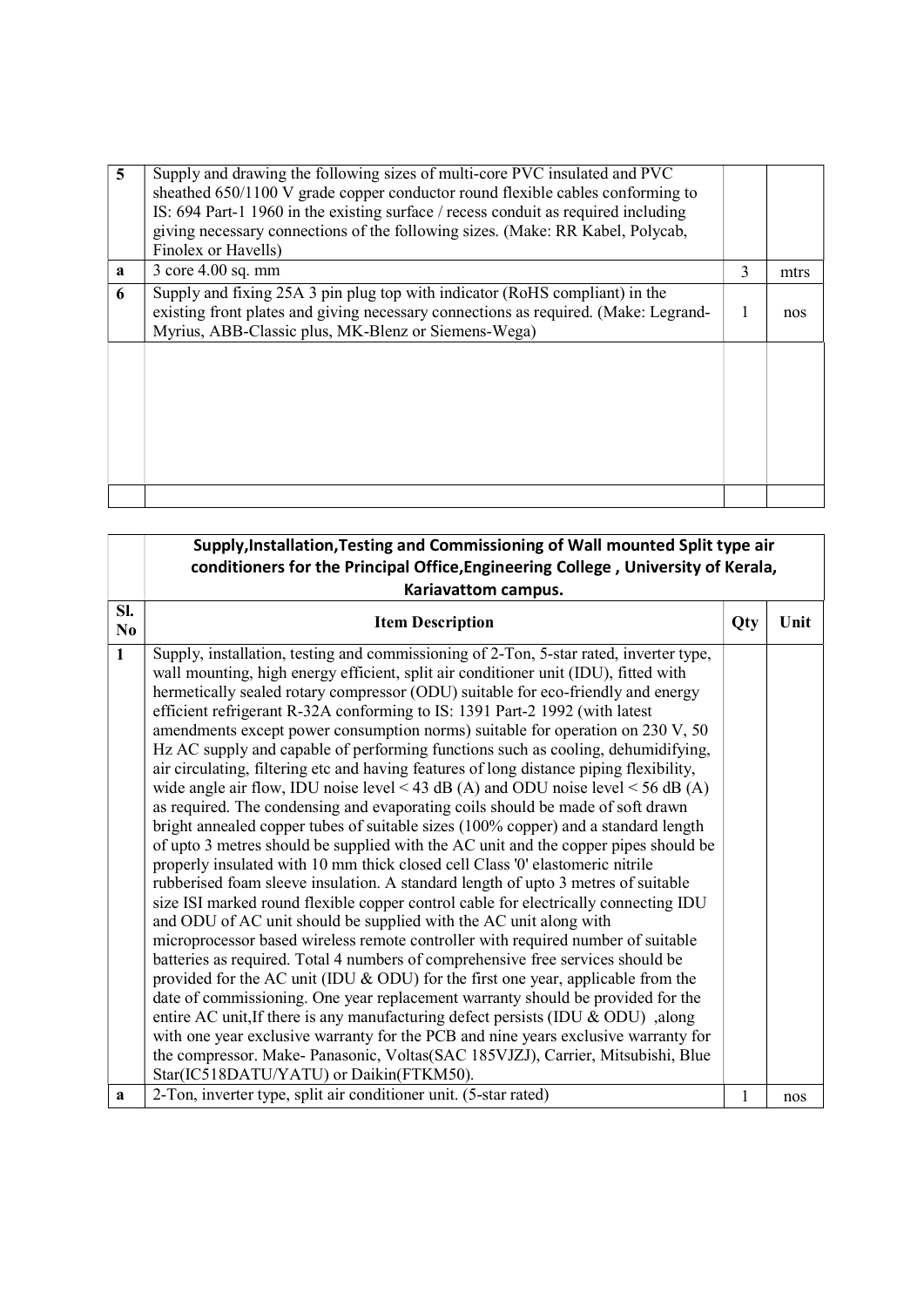| $\overline{2}$   | Supply and providing extra length of suitable size ISI marked flexible copper<br>control cable for the electrically connecting IDU and ODU of AC unit and also extra<br>length of soft drawn bright annealed copper refrigerant pipes of suitable sizes for<br>extending the refrigerant piping between ODU and IDU of AC unit including<br>properly insulating the pipes with 10 mm thick closed cell Class O elastomeric<br>nitrile rubberised foam sleeve insulation, brazing, leak testing etc as required. | $\overline{4}$ | mtrs |
|------------------|-----------------------------------------------------------------------------------------------------------------------------------------------------------------------------------------------------------------------------------------------------------------------------------------------------------------------------------------------------------------------------------------------------------------------------------------------------------------------------------------------------------------|----------------|------|
| $\mathbf{3}$     | Supply and fixing good quality powder coated MS frames (wall mounting brackets)<br>using required numbers of suitable size anchor bolts for mounting the out door unit<br>of AC in position as required.                                                                                                                                                                                                                                                                                                        | 1              | sets |
| $\boldsymbol{4}$ | Supply, installation, testing and commissioning of wall mounting type 5 KVA<br>voltage stabilizer with input voltage range of 170 V - 270 V having features of high<br>power efiiciency, intelligent time delay system, Low & High voltage cut-off<br>protection, built-in thermal overload protection, LED indications etc suitable for<br>single phase 2-Ton air conditioner unit. Warranty- Five years. (Make: V-Gaurd,<br>Crompton or Microtek)                                                             | 1              | nos  |
| 5 <sup>5</sup>   | Supply and drawing the following sizes of multi-core PVC insulated and PVC<br>sheathed 650/1100 V grade copper conductor round flexible cables conforming to<br>IS: 694 Part-1 1960 in the existing surface / recess conduit as required including<br>giving necessary connections of the following sizes. (Make: RR Kabel, Polycab,<br>Finolex or Havells)                                                                                                                                                     |                |      |
| a                | 3 core 4.00 sq. mm                                                                                                                                                                                                                                                                                                                                                                                                                                                                                              | 3              | mtrs |
| 6                | Supply and fixing 25A 3 pin plug top with indicator (RoHS compliant) in the<br>existing front plates and giving necessary connections as required. (Make: Legrand-<br>Myrius, ABB-Classic plus, MK-Blenz or Siemens-Wega)                                                                                                                                                                                                                                                                                       | 1              | nos  |
|                  |                                                                                                                                                                                                                                                                                                                                                                                                                                                                                                                 |                |      |
|                  |                                                                                                                                                                                                                                                                                                                                                                                                                                                                                                                 |                |      |
|                  |                                                                                                                                                                                                                                                                                                                                                                                                                                                                                                                 |                |      |
|                  |                                                                                                                                                                                                                                                                                                                                                                                                                                                                                                                 |                |      |
|                  |                                                                                                                                                                                                                                                                                                                                                                                                                                                                                                                 |                |      |
|                  |                                                                                                                                                                                                                                                                                                                                                                                                                                                                                                                 |                |      |
|                  |                                                                                                                                                                                                                                                                                                                                                                                                                                                                                                                 |                |      |

## Scope of the Work

The present work is to provide networking and install an independent Installation, Testing and commissioning of wall mounted split type AC for the placement room and Principals chamber in University College of Engineering, Kariavattom.

 The supplier has to be supply, install and commissioning the item and train the staff to operate and maintain it. The entire quote shall form an integrated system. The existing facility in the existing CCF building shall be utilized. If any additional components are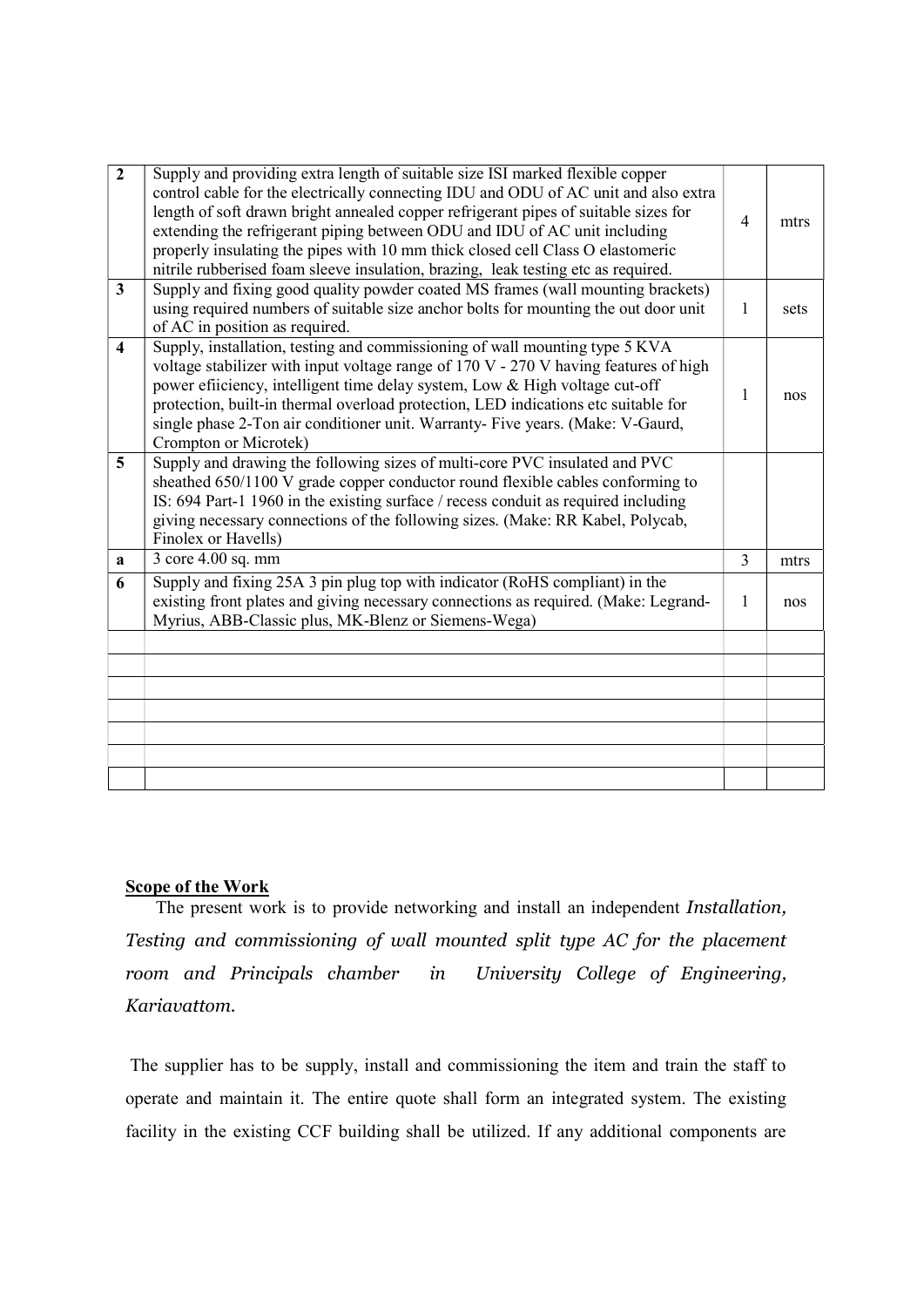needed for the satisfactory completion of the work, the supplier shall add the item in the above list.

## Terms and conditions

- This Bid is single cover bid, Both Technical Bid and Financial Bid shall be submitted in same covers.
- The bidder shall quote rate for each items in the BoQ. Incomplete BoQ is liable to be rejected.
- The Bidder shall quote price in clear terms and the specification of products. The rates quoted must be inclusive of all taxes, cost of supply at site, warranty and installation charges etc...
- The price should be quoted only in Indian rupees. The bid shall be typed and signed by the bidder.
- All the documents mentioned above shall be submitted without fail.
- The bidder shall visit the location before submitting the bid. Any claim after submitting the bid will not be allowed.
- Validity:- The Bid will be valid for 30 days from its date of opening. Further extension can be done by mutual consent.
- Delivery :- The item should be delivered at University College of Engineering,Kariavattom, University of Kerala, Kariavattom Campus.
- Installation and Commissioning: The items shall be installed and commissioned at the University College of Engineering,Kariavattom, University of Kerala, Kariavattom Campus.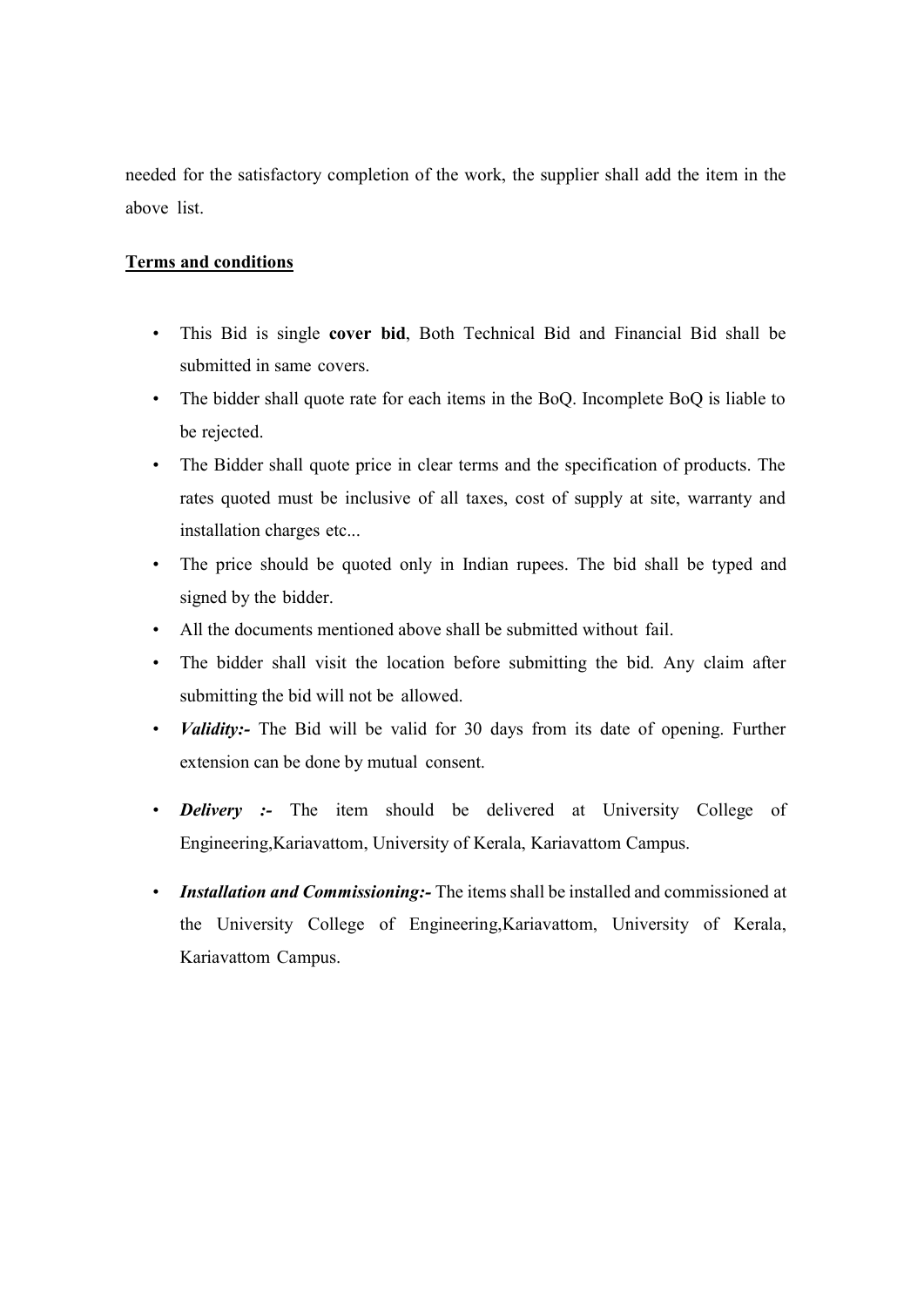- **Period of Completion:** The work shall be completed within a period 15 days from date receipt of the work order.
- **Payment:** The payment will be released only after inspecting the equipment and satisfy that the supply is as per the requirements and on the basis of actual quantity executed. The payment will be made after successful completion of the supply with in the completion period and on producing invoice in duplicate.
- Warranty/Guarantee: The supplier shall guarantee to repair/replace the items or its part -if found defective within the warranty period of two years. The entire expenditure for repair/ replace the item in this regard shall be borne by the supplier. Warranty shall be applicable for entire item.
- In case of dispute arises, the decision of University authority shall be final and binding on bidders.
- The undersigned reserves the right to reject or accept any or all the tenders received fully or partly without assigning any reason thereof.
- General rules relating to purchase of materials/equipments will also applicable to this tender.

The cover may be super scripted with Installation, Testing and commissioning of wall mounted split type AC for the placement room and Principals chamber in University College of Engineering, Kariavattom.

• . The bids shall be addressed to the Principal, University College of Engineering, Kariavattom, University of Kerala, Kariavattom Campus, **Trivandrum-695581** on the date mentioned above. If the above date of opening tender happens to be on a holiday or due to any other valid reason, the tender opening process will be done on the next working day or the day fixed by the undersigned.